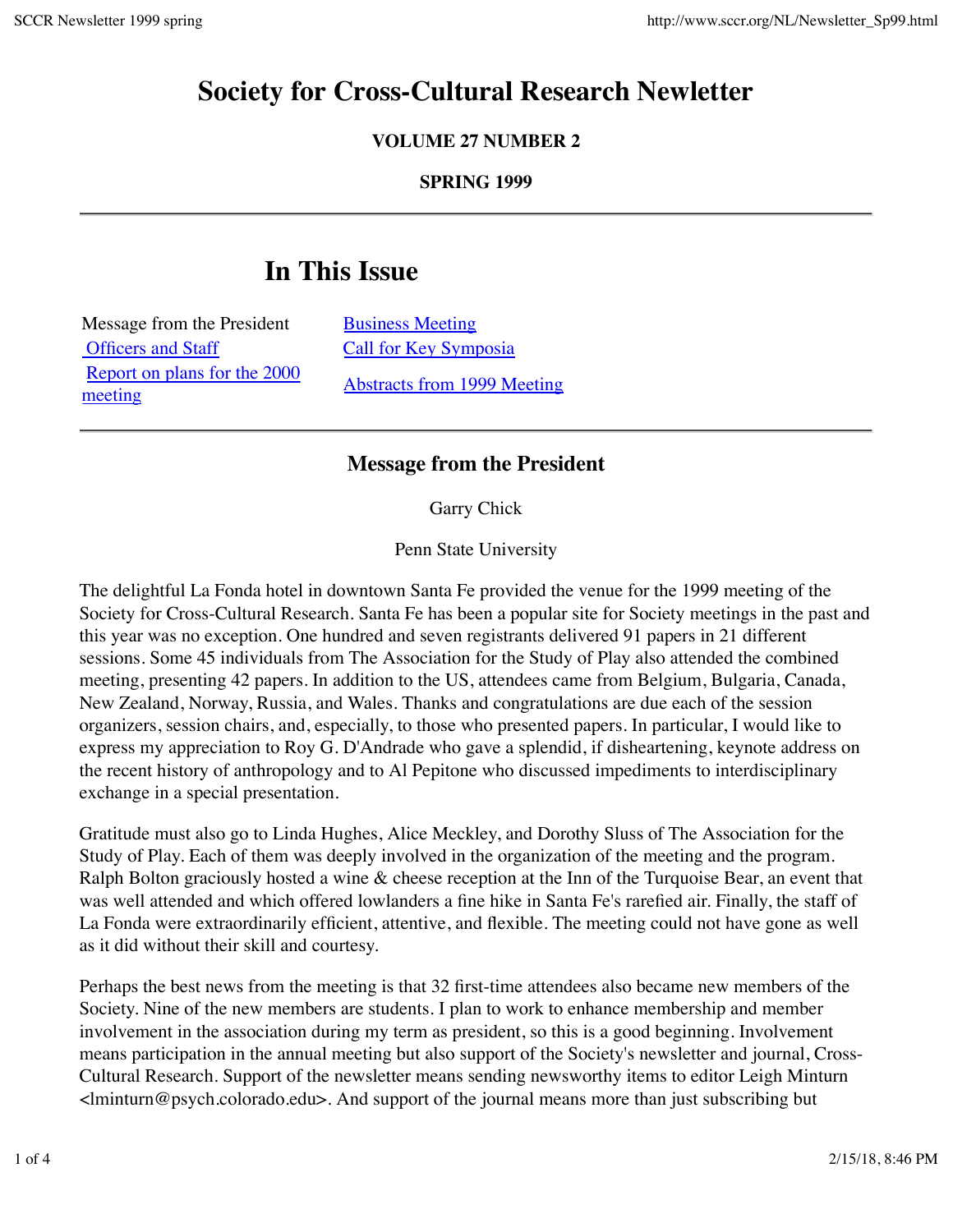includes submitting manuscripts to the editor, Mel Ember, for publication consideration. I just had a new batch of society membership flyers printed. Mel will be sending one to each individual who submits a manuscript to the journal. Many of the individuals who submitarticles for review are not members and this practice may assist with

recruitment. Members who are willing to take brochures to meetings for distribution should contact me  $\leq$ gchick@psu.edu> for copies.

Harry Gardiner has already begun work on the 2000 meeting in New Orleans. We are operating under the hopeful assumption that the world will still exist at that time, only 6 weeks after Y2K. Perhaps a crosscultural evaluation of the millennium will be among the issues to be debated at the meeting.

## **THE YK2 MEETING**

## **HARRY GARDINER**

The 29th annual meeting of the Society for Cross-Cultural Research will be held at the Hampton Inn-Downtown in New Orleans, Louisiana, February 23-27, 2000.

Details of the meeting, along with registration forms, hotel information and registration forms, paper submission, abstract forms, and symposium forms will soon appear on the SCCR website at http://www.fit.edu./CampusLife/clubs-org/sccr. This information will also appear in the summer newsletter.

The Hampton Inn-Downtown is located in the heart of New Orlean's central business district. [226 Cardonelet Street, New Orleans, LA 70130 ] It is located in the city's first "skyscraper" built in 1903 and completely restored in 1994. It is just steps away from the French Quarter and within walking distance from the Convention Center, Superdome, Bourbon Street, shopping areas, restaurants, and other attractions. Rooms are \$139 per night for a single and \$149 for a double. Rooms for conference attendees will be held until January 1, 2000 so please make your reservations prior to January first YK2. in order to receive the reduced SCCR rate. Reservations can be made by calling (800) 292-0653, or (504) 529-9990. The Hampton Inn website is:

#### http://www.neworleans.com.hampton

Additional information about the city of New Orleans can be found at the New Orleans Convention and Visitors Bureau website: <http//www.neworleanscvb.com>

The New Orleans International Airport is 21 miles and approximately 20 minutes from the center of town. A taxi will cost \$21 for up to three people, and \$8 for each additional passenger, not to exceed five passengers. The airport shuttle is \$10 each way and departs every 15 minutes.

For additional information contact Harry Gardiner.

(See officers listing for address etc.)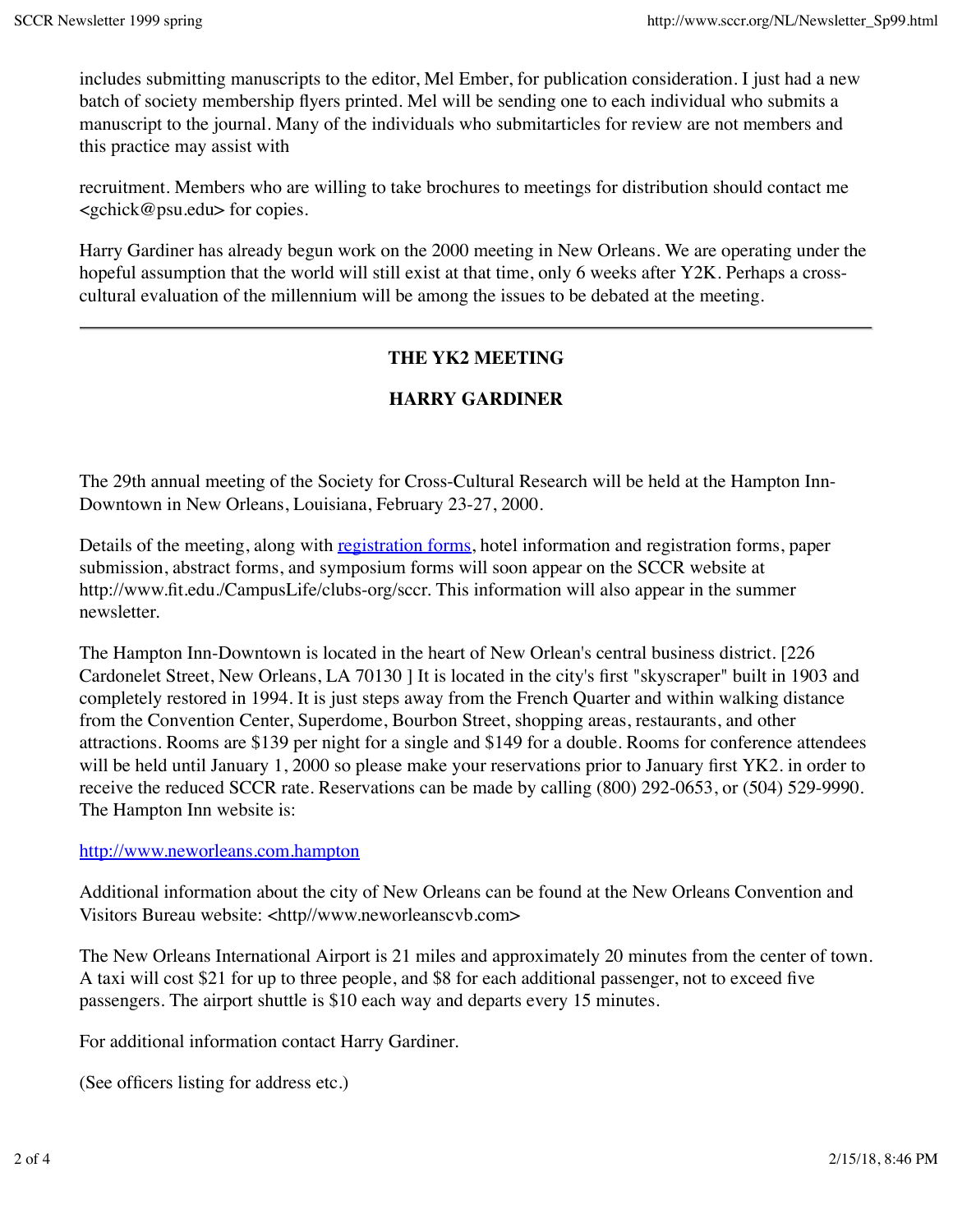### **Business Meeting of SCCR**

#### **February 5, 1999**

#### **Sante Fe , New Mexico**

The Business Meeting was held on Friday, February 5th, 1999 at the La Fonda Hotel, Sante Fe, New Mexico. Officers and Members of the Board of Directors present: Uwe Gielen, Garry Chick, Harry Gardiner, William Divale, Herbert Barry III, Leigh Minturn.

St. Petersburg Minutes Minutes from the 1998 annual meeting held in Saint Petersburg, Florida were accepted.

Election Results: Uwe Gielen reported the results of the recent balloting in which Harry Gardiner was selected as President-Elect, Rob Veneziano as Secretary/Treasurer, and Edith Williams as Social Science Representative.

**CCR**: Editor's comment and special SCCR symposium issue: Mel Ember, Editor of Cross-Cultural Research, encouraged members to submit manuscripts to the journal even if the manuscripts are not fully ready. Mel will review nascent manuscripts, evaluate their appropriateness, and recommend revisions.

Uwe Gielen and Mel Ember announced that a Key Symposium from the 2000 meeting, selected from a pool of submitted key symposia, will be published in a special edition of CCR.

1999 Meeting Report:Garry Chick reported that 115 people were in attendance with some still registering as of the Business Meeting. This year's attendance is at least double the attendance at last year's meeting.

Garry Chick noted that his successful recruitment of attendees and new SCCR members was accomplished by offering special membership/conference rates to non-members who presented papers at this year's meeting. Those present at this Business Meeting encouraged members to reach out to nonmembers using this same method of recruitment.

Garry also commended the excellent service offered by the La Fonda Hotel. Indeed, the experience was so positive, in terms of the hotel, the location (Sante Fe), and the attendance, that the possibility of returning to this site for future meetings was discussed, as noted below.

Future Meeting Sites: The 2000 meeting is planned for New Orleans, February 23-27. We are currently booked at the Hampton Inn with a projected daily room rate of \$145-150. Harry Gardiner and Bill Divale will be exploring The Hilton as an alternative hotel site because of concerns about the daily rate and meeting space at the Hampton Inn.

Harry Gardiner recommended that next year's conference program emphasize interdisciplinary and applied perspectives.

Leigh Minturn and Garry Chick agreed to be the Long-Term Planning Committee for future meeting sites.

Possible future meeting sites include: San Diego in 2001; back to Sante Fe in 2002 or 2003 (possibly